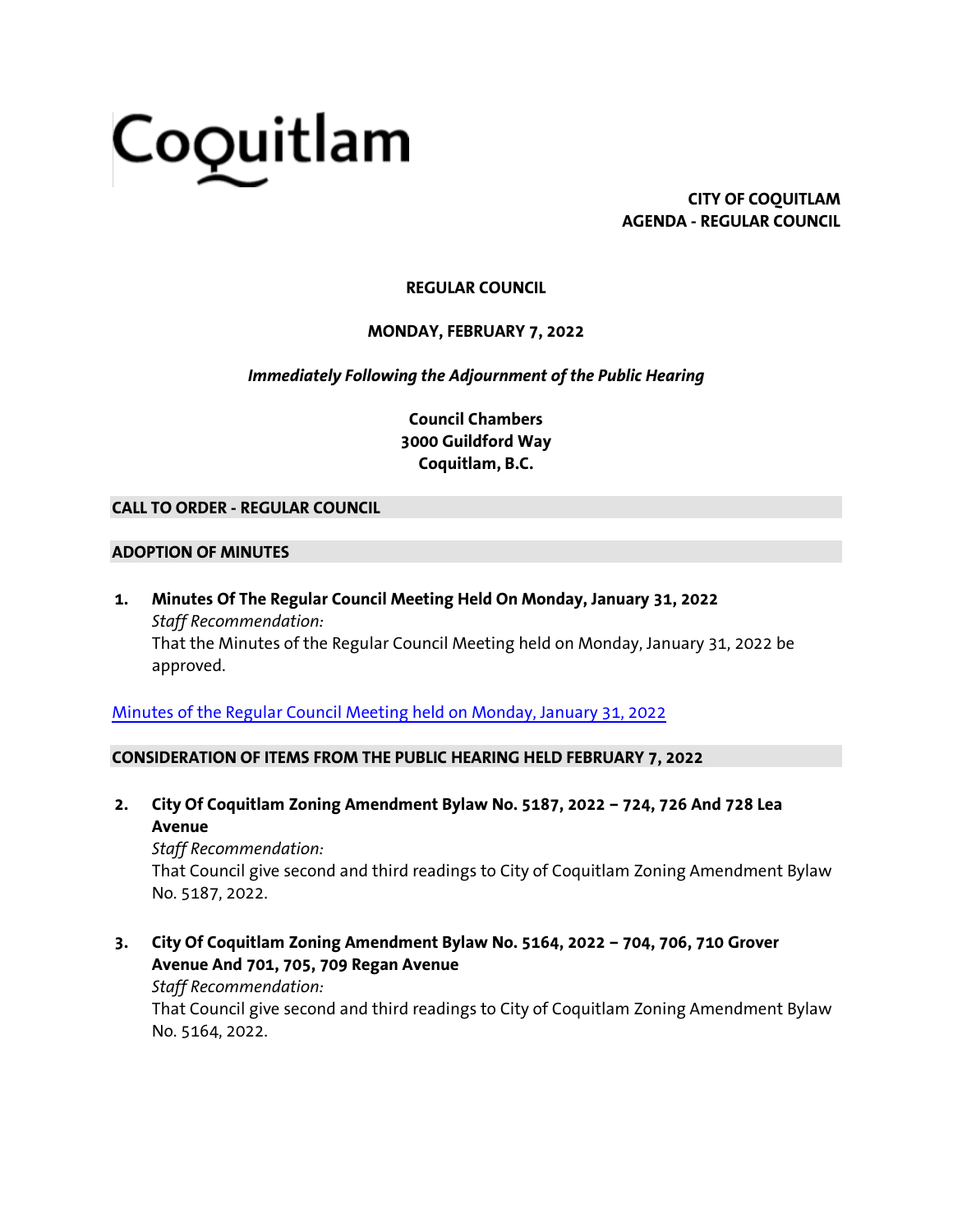**4. City Of Coquitlam Zoning Amendment Bylaw No. 5177, 2022 – 724 And 736/738 Como Lake Avenue And 750/752, 754/756 And 758/760 Robinson Street** *Staff Recommendation:* That Council Give Second And Third Readings To City Of Coquitlam Zoning Amendment Bylaw No. 5177, 2022.

[Consideration of the Items from the Public Hearing held on February 7, 2022](https://coquitlam.ca.granicus.com/MetaViewer.php?view_id=2&event_id=1287&meta_id=52474)

#### **BYLAWS FOR FINAL ADOPTION**

**5. Report Of The Director Intergovernmental Relations And Legislative Services – Fourth And Final Reading Of City Of Coquitlam Highway Dedication Cancellation Bylaw No. 5137, 2021 – Canadian Pacific Railway Company (Proj 20-051)**

*Staff Recommendation:*

That Council give fourth and final reading to City of Coquitlam Highway Dedication Cancellation Bylaw No. 5137, 2021.

[Fourth and Final Reading of City of Coquitlam Highway Dedication Cancellation Bylaw No. 5137,](https://coquitlam.ca.granicus.com/MetaViewer.php?view_id=2&event_id=1287&meta_id=52476)  2021 - [Canadian Pacific Railway Company \(PROJ 20-051\)](https://coquitlam.ca.granicus.com/MetaViewer.php?view_id=2&event_id=1287&meta_id=52476)

#### **REPORTS OF STAFF**

#### *PLANNING AND DEVELOPMENT*

- **6. Report Of The Director Development Services - Development Application At 571 Emerson Street And 604, 606, 608, 612, And 616 Regan Avenue – Qualex (Proj 20-079)** *Staff Recommendation:* That Council:
- 1. Give fourth and final reading to City of Coquitlam Zoning Amendment Bylaw 5130, 2021; and
- 2. Approve the signing and sealing of Development Permit No. 20 113469 DP and authorize the Mayor and City Clerk to execute this Permit on behalf of the City of Coquitlam.

[Development Application at 571 Emerson Street and 604, 606, 608, 612, and 616 Regan Avenue -](https://coquitlam.ca.granicus.com/MetaViewer.php?view_id=2&event_id=1287&meta_id=52478) [Qualex \(PROJ 20-079\)](https://coquitlam.ca.granicus.com/MetaViewer.php?view_id=2&event_id=1287&meta_id=52478)

- **7. Report Of The Director Development Services – Development Application At 594, 596, 600 And 602 Sydney Avenue – City Of Coquitlam (Proj 21-031)** *Staff Recommendation:* That Council:
- 1. Give first reading to City of Coquitlam Zoning Amendment Bylaw No. 5190, 2022;
- 2. Refer Bylaw No. 5190, 2022 to Public Hearing;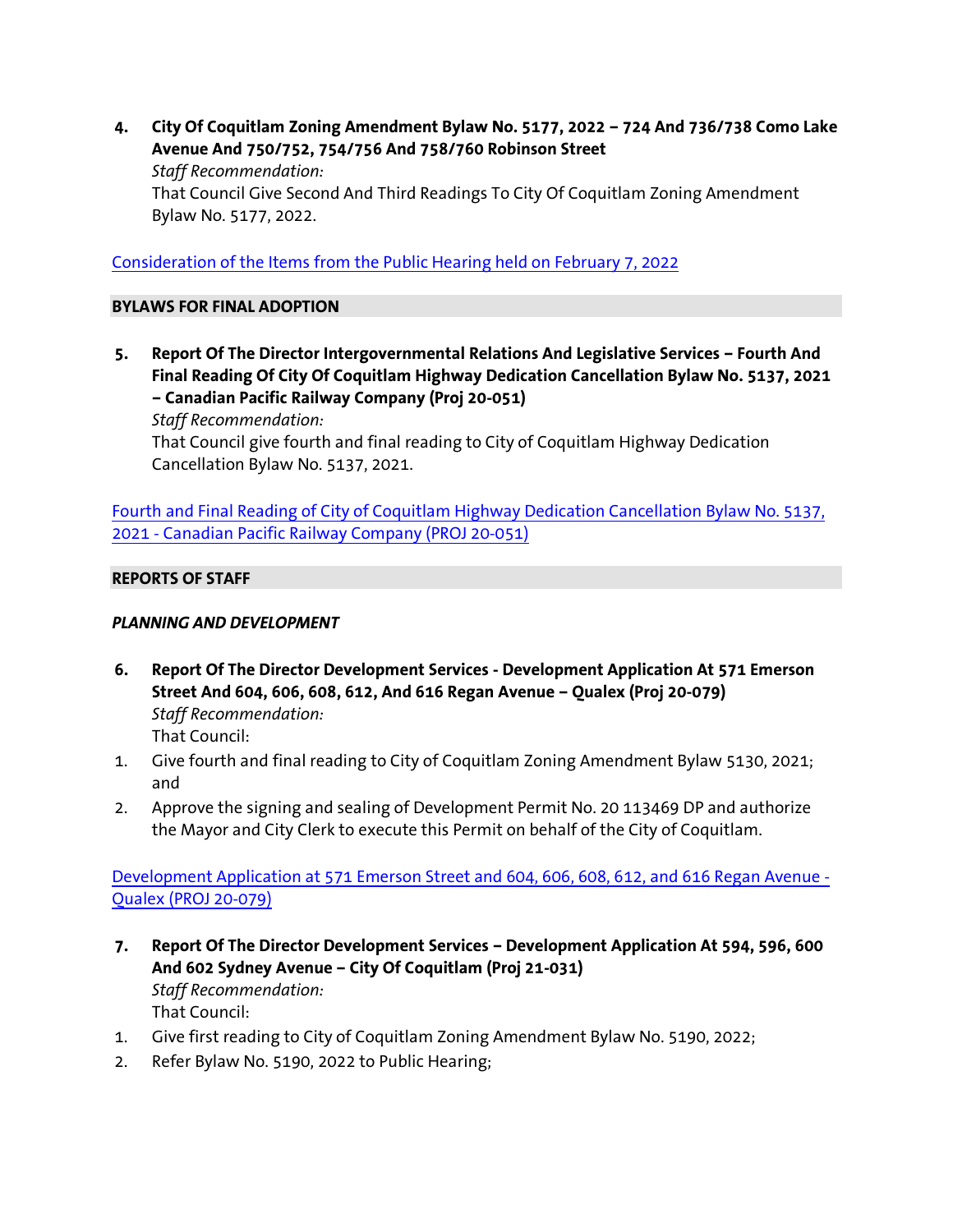- 3. Instruct staff to complete the following items prior to Council's consideration of fourth and final reading, should Council grant second and third readings to the Bylaw:
- a. Finalize, execute and deliver to the City, the following agreements in Land Title Office registrable form:
- i. Section 219 Restrictive Covenant that:
- a. Prohibits building permit issuance until such time that a subdivision (site configuration) application is approved and that all engineering requirements and issues including restrictive covenants, dedications and rights-of-way where necessary, are addressed to the satisfaction of the General Manager Engineering and Public Works; and
- b. Sets out the minimum requirements for rental, non- or below-market rental, and priority unit housing and prohibits building permit issuance until such time that a Housing Agreement, or other legal agreement, to the satisfaction of the General Manager Planning and Development, has been duly executed and delivered; and
- ii. Such other Land Title Office registrable agreements as may be required by the City.

## [Development Application at 594, 596, 600 and 602 Sydney Avenue -](https://coquitlam.ca.granicus.com/MetaViewer.php?view_id=2&event_id=1287&meta_id=52480) City of Coquitlam (PROJ 21- [031\)](https://coquitlam.ca.granicus.com/MetaViewer.php?view_id=2&event_id=1287&meta_id=52480)

**8. Report Of The Director Development Services – Development Application At 560 Sydney Avenue – City Of Coquitlam (Proj 21-119)**

*Staff Recommendation:*

That Council:

- 1. Give first reading to City of Coquitlam Zoning Amendment Bylaw No. 5191, 2022;
- 2. Refer Bylaw No. 5191, 2022 to Public Hearing;
- 3. Instruct staff to complete the following items prior to Council's consideration of fourth and final reading, should Council grant second and third readings to the Bylaw:
- a. Finalize, execute and deliver to the City, the following agreements in Land Title Office registrable form:
- i. Section 219 Restrictive Covenant to prohibit building permit issuance until such time that a subdivision (site configuration) application is approved and that all engineering requirements and issues including restrictive covenants, dedications and rights-of-way where necessary, are addressed to the satisfaction of the General Manager Engineering and Public Works;
- ii. Section 219 Restrictive Covenant on the lands at 594, 596, 600 and 602 Sydney Ave (PROJ 21-031) setting out the minimum requirements for rental, non- or below-market rental, and priority unit housing and prohibiting building permit issuance until such time that a Housing Agreement, or other legal agreement, to the satisfaction of the General Manager Planning and Development, has been duly executed and delivered; and
- iii. Such other Land Title Office registrable agreements as may be required by the City.

[Development Application at 560 Sydney Avenue -](https://coquitlam.ca.granicus.com/MetaViewer.php?view_id=2&event_id=1287&meta_id=52482) City of Coquitlam (PROJ 21-119)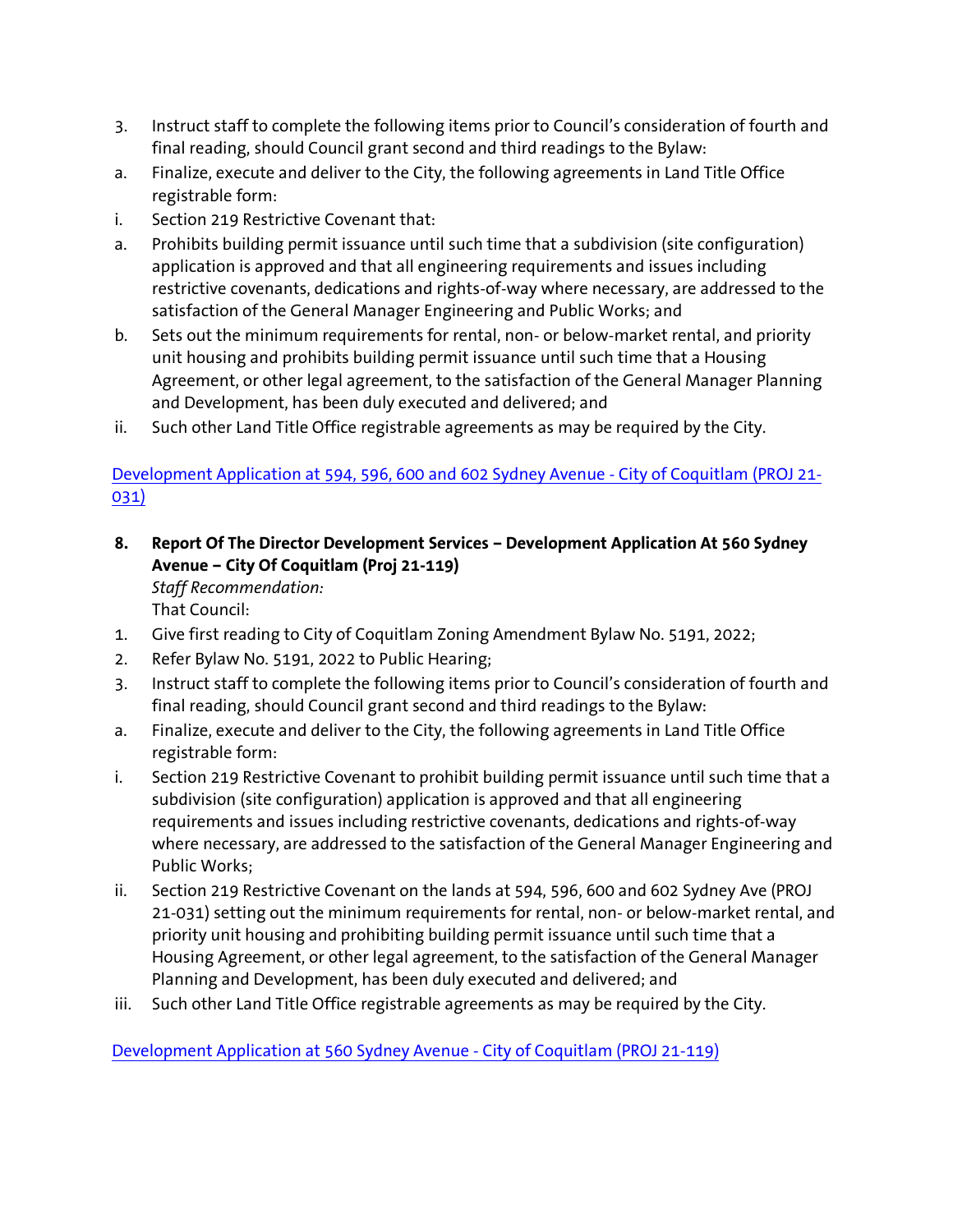**9. Report Of The General Manager Parks, Recreation, Culture And Facilities – 2022 Spirit Of Coquitlam Grant Update (Introductory Comments By General Manager Parks, Recreation, Culture And Facilities)** *Staff Recommendation:*

That Council direct staff to:

- 1. Implement the updated Spirit of Coquitlam grant eligibility criteria and program structure to administer the Spirit of Coquitlam grant starting the spring of 2022; and
- 2. Deliver a one-time Revenue Recovery grant program to support local not-for-profit organizations impacted by COVID-19.

## [2022 Spirit of Coquitlam Grant Update](https://coquitlam.ca.granicus.com/MetaViewer.php?view_id=2&event_id=1287&meta_id=52486)

## *ENGINEERING AND PUBLIC WORKS*

**10. Report Of The General Manager Engineering And Public Works – Fourth And Final Reading Of Street And Traffic Bylaw Amendment (Vehicle Idling) Bylaw No. 5003, 2019**

*Staff Recommendation:*

That Council give fourth and final reading to Street and Traffic Bylaw Amendment (Vehicle Idling) Bylaw No. 5003, 2019.

[Fourth and Final Reading of Street and Traffic Bylaw Amendment \(Vehicle Idling\) Bylaw No. 5003,](https://coquitlam.ca.granicus.com/MetaViewer.php?view_id=2&event_id=1287&meta_id=52488)  [2019](https://coquitlam.ca.granicus.com/MetaViewer.php?view_id=2&event_id=1287&meta_id=52488)

**11. Report Of The General Manager Engineering And Public Works And The General Manager Planning And Development – Building On Slopes And Bylaw Amendments (Introductory Comments By Director Utilities)**

*Staff Recommendation:* That Council:

- 1. Give first reading to Zoning Amendment Bylaw No. 5188, 2022;
- 2. Refer Bylaw No. 5188, 2022 to Public Hearing; and
- 3. Give first, second, and third readings to the Building Amending Bylaw No. 5189, 2022.

[Building on Slopes and Bylaw Amendments](https://coquitlam.ca.granicus.com/MetaViewer.php?view_id=2&event_id=1287&meta_id=52490)

- **12. Report Of The General Manager Engineering And Public Works And The General Manager Finance, Lands, And Police – Sewer Use And Utility Fees – Billing Timing** *Staff Recommendation:* That Council:
- 1. Give first, second, and third readings to the Sewer and Drainage Amendment Bylaw No. 5198, 2022; and
- 2. Give first, second, and third readings to the Water Distribution Amendment Bylaw No. 5199, 2022.